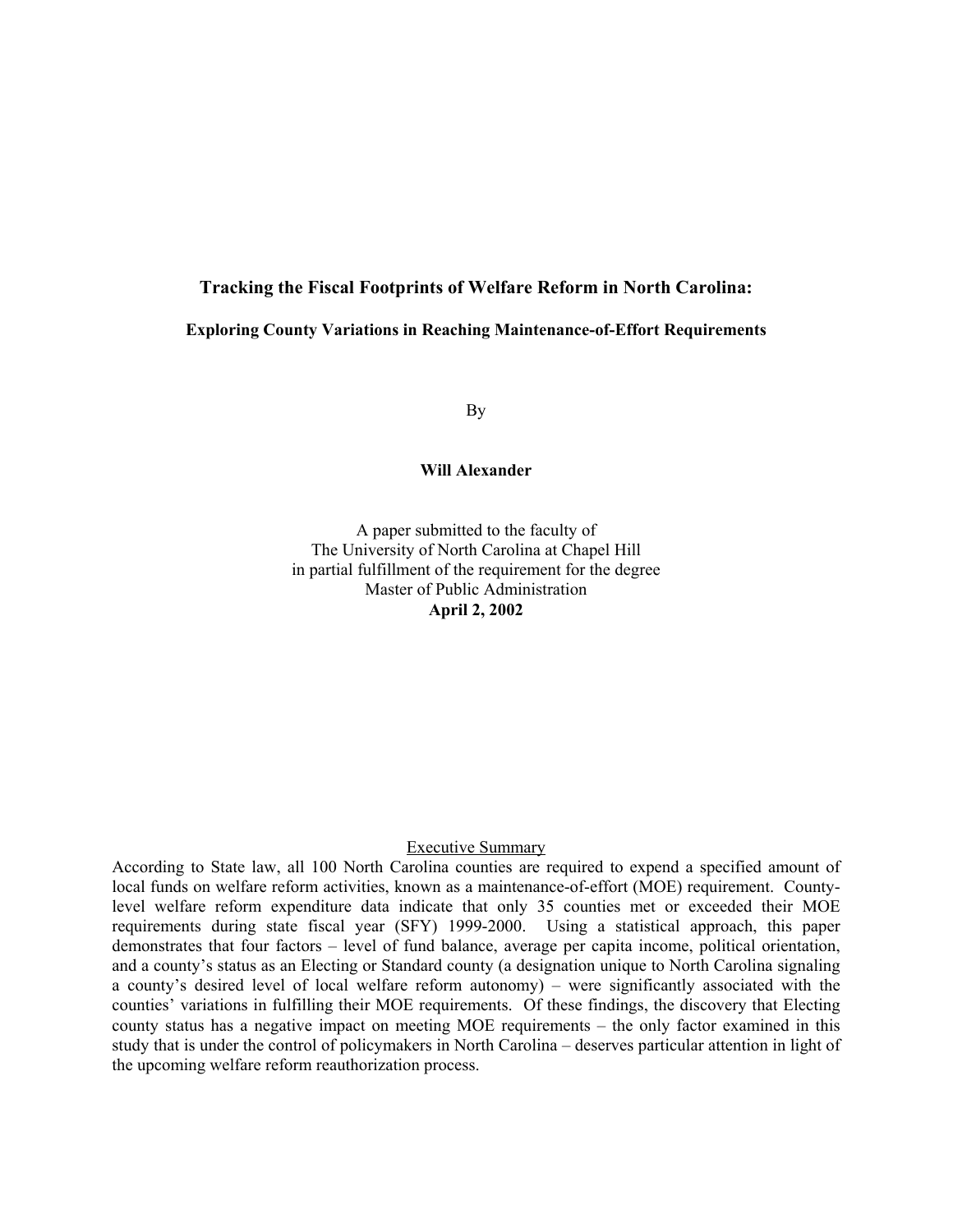#### **SCOPE OF THIS STUDY**

Many research efforts have focused on evaluating the impacts of welfare reform on program recipients.<sup>1</sup> Fewer studies are aimed at measuring how the various levels of government - national, state, and local - have responded to welfare reform legislation.<sup>2</sup> This welfare reform study is unique in that it establishes local government, in this case the 100 counties of North Carolina, as the primary unit of analysis. Focusing on SFY 1999-2000, it tracks a trail of fiscal footprints by describing county-level welfare expenditure data and offering factors associated with its variations. In describing the contours of this trail, this study has been guided by two primary research questions:

1) Are counties meeting the financial requirements established by North Carolina welfare reform legislation?

2) What factors explain county variations in reaching these requirements?

Before addressing each of these questions, it is important to provide some background information regarding the broader public policy environment in which this analysis takes place as well as some of the unique features of the welfare reform process in North Carolina.

## **PUBLIC POLICY ENVIRONMENT**

The Personal Responsibility and Work Opportunity Reconciliation Act (PROWA) of 1996 (P. L. 104-193) forms the chief legislative cornerstone for welfare reform efforts in the United States. This legislation converted the former welfare entitlement program **–** Aid to Families with Dependent Children (AFDC) **–** to the new Temporary Assistance to Needy Families (TANF) program. A major component of welfare reform, in the spirit of devolution, was the establishment of a block grant funding system for each of the 50 states. The amount of these block grants is based on each state's 1994 AFDC spending level. In order to access its total block grant funding each state must reach 85 percent of its former spending level this mandate is referred to as a state's maintenance-of-effort (MOE) requirement.

In North Carolina the welfare reform process is referred to as Work First and the delivery of social services is a county-administered and state-supervised process. As the nation devolved the responsibility for the welfare entitlement program to the states, North Carolina experienced a secondorder devolution by providing counties with the opportunity to assume more responsibility over the program. While both Standard and Electing counties are affected by the general requirements and goals of the Work First program, Electing counties "also have the opportunity to establish their own eligibility criteria and benefit levels."<sup>3</sup> While all 100 North Carolina counties were eligible to apply for status as an "Electing" county, only 25 counties applied. From this group of 25, 21 were chosen randomly.<sup>4</sup>

Just as the State of North Carolina is required to meet a MOE expenditure level to receive its total national TANF block grant funds, each county in North Carolina is required by State law (G.S. 108A-27.12) to reach a pre-determined welfare reform expenditure level. Counties must reach this MOE requirement to access their total allotted amount of state and national funding.<sup>5</sup> The MOE spending level for each of North Carolina's counties is determined by their Aid to Families with Dependent Children (AFDC) budgets from state fiscal year (SFY) 1996-97.<sup>6</sup> County welfare reform expenditures do not include Work First cash assistance, which is comprised of federal and state dollars only. County welfare reform outlays cover the salaries and benefits of Work First administrators and staff as well as direct services expenses including job training, education, transportation, and other services for recipients.

#### **1) ARE COUNTIES MEETING THEIR FINANCIAL WELFARE REFORM OBLIGATIONS?**

Despite the statutory requirement, 65 counties in North Carolina did not reach their required MOE levels during SFY 1999-2000 (See Appendix 1, Table 1). Taken together, this MOE shortfall represented \$4.4 million of combined county funds that could have potentially supported more welfare reform activities at the county-level. On the other side of the spectrum, the 35 counties that met or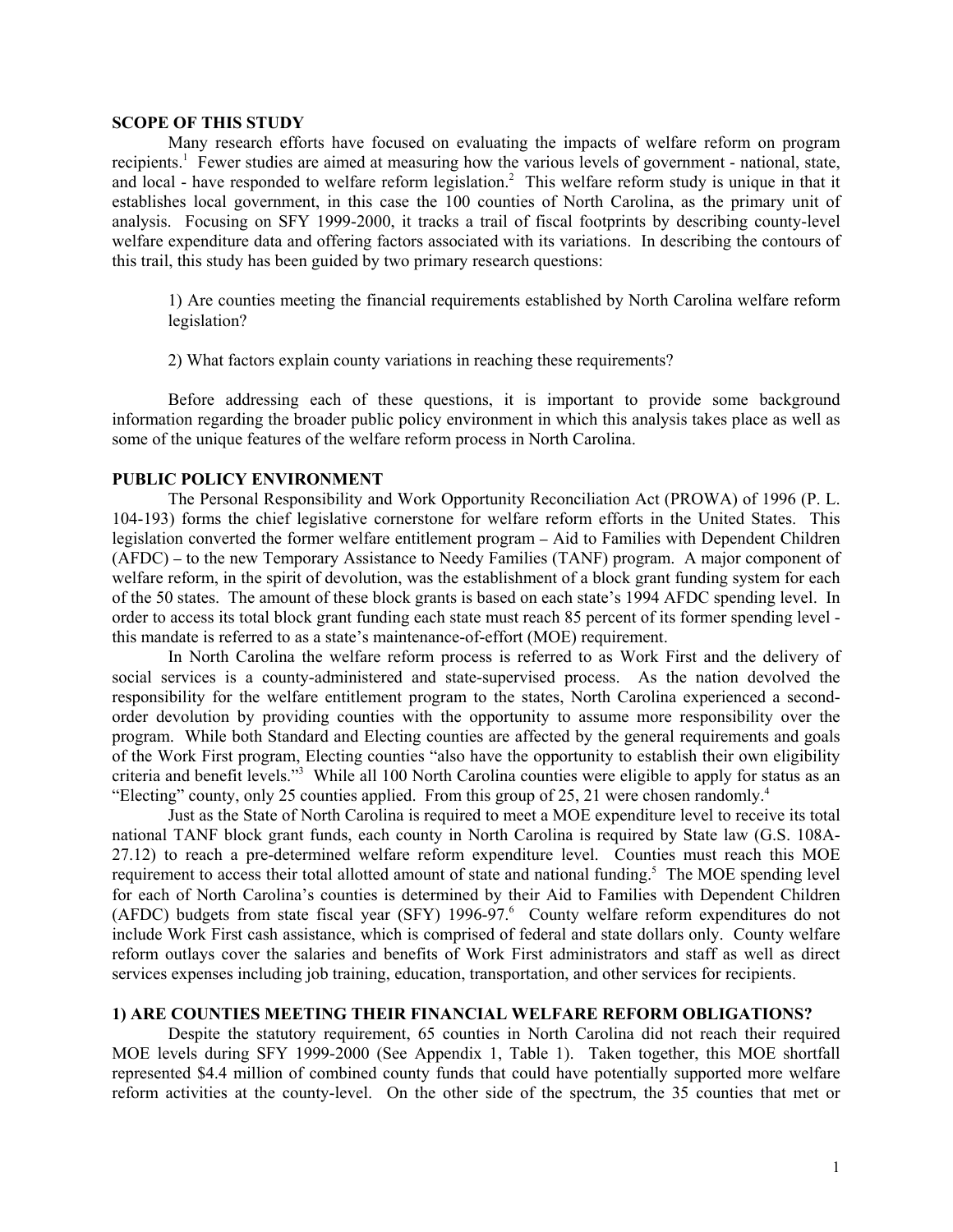exceeded their MOE requirements contributed \$1.2 million above the minimum required outlays. When these combined shortfalls and surpluses are reconciled, the net result for the 100 counties was a \$3.2 million shortfall.

# **2) WHAT FACTORS EXPLAIN COUNTY VARIATIONS IN REACHING THEIR MOEs?**

To explain why some counties are reaching their MOE requirements and others are not, this study focused on four main hypotheses:

Hypothesis #1: *Counties with proportionately higher fiscal well-being are more likely to meet or exceed their MOE expenditure levels than counties with lower fiscal well-being.* The theory behind this hypothesis is that counties with proportionately greater financial resources have more capacity to raise local dollars and draw down more State and national dollars than counties with less fiscal well-being.

Hypothesis #2: *Democratic counties are more likely to meet or exceed their MOE expenditure levels than Republican counties*. Democratic counties tend to be more ideologically sympathetic to public welfare programs and thus are more willing to commit local resources to such programs than are Republican counties.

Hypothesis #3: *Counties with proportionately larger Work First caseloads are more likely to meet or exceed their MOE expenditure levels than counties with lower Work First caseloads*. The rationale here is that counties with proportionately larger Work First caseloads are willing to spend more local dollars than counties with smaller caseloads because their need to draw down supplementary State and national dollars is more acute.

Hypothesis #4: *Standard counties are more likely to meet or exceed their MOE expenditure levels than Electing counties*. Standard counties, as evidenced by the fact that most chose to be Standard counties, are more receptive to state-centralized public welfare programs than the Electing counties that sought greater local autonomy over public welfare programs. As a result of their ideological support for a more state-centralized welfare reform process, Standard counties may be more likely to spend local dollars on welfare reform efforts than Electing counties.

# **REGRESSION ANALYSIS**

To test these four hypotheses the following multivariate regression equation was specified:

 $\text{MOE} = \alpha_0 + \beta_1 \text{F} + \beta_2 \text{I} + \beta_3 \text{P} + \beta_4 \text{C} + \beta_5 \text{S} + \beta_6 \text{T} + \varepsilon$ 

where

- $MOE$  = ratio of the county's MOE level obtained to its required MOE level
- $\alpha$  = y intercept
- $β = parameter estimates (i=1...6)$ <br>F = fund balance as a nercentage
	- F **=** fund balance as a percentage of the county's total general fund expenditures
- I **=** per capita income as a percentage of the state average per capita income
- P **=** political orientation
- C **=** number of Work First cases as a percentage of the county's total population
- $S =$  status as Electing or Standard county
- $T =$  interaction term (product of political orientation  $\&$  status as Electing/Standard county)
- $\varepsilon$  = error.

The dependent variable in this analysis is the level of MOE reached by each of the 100 counties during SFY 1999-2000. This variable is expressed as ratio of the county's actual welfare reform expenditure amount divided by its required MOE expenditure level. It is necessary to point out that while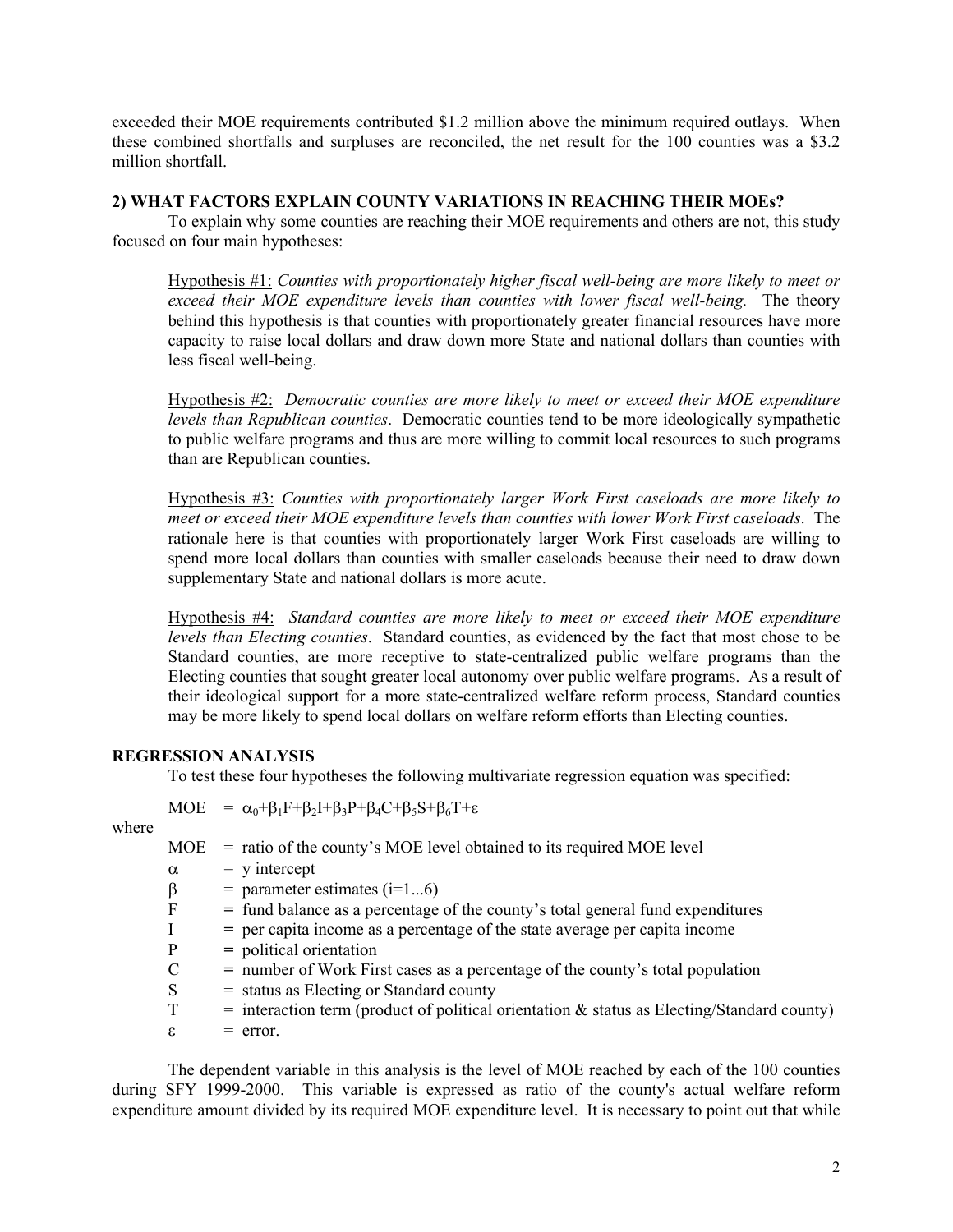it is important to standardize the dependent variable to account for variations in population, budget, and other salient differences between the 100 counties, the effects of this standardization can be dramatic. For example, while Perquimans County and Cabarrus County reported (in absolute terms) similar gaps in their MOE requirements, \$58,598 and \$57,485 respectively, this amount represented only a 4 percent MOE shortfall for Cabarrus, while for Perquimans it amounted to a 31 percent shortfall. Data for this variable were collected by the Office of the Controller at the North Carolina Department of Health and Human Services (NC DHHS).<sup>7</sup> Two former and two present NC DHHS officials have verified that these data are the most reliable welfare reform expenditure data available. These officials cited that all 100 counties are required to have a single-county audit ensuring that the financial information related to all social service programs is, in all material respects, accurate.

Fiscal well-being for each county was measured via two independent variables: fund balance and per capita income. Both of these fiscal well-being measures were taken as percentage measures, as opposed to absolute dollars. This ensures that these indicators are standardized across all 100 counties. Fund balance was taken as a percentage of the county's total general fund expenditures while per capita income was taken as a percentage of the state average for per capita income. Both measures were included for their different areas of emphasis: the fund balance ratio is more reflective of a county government's current financial health while the per capita income ratio is more representative of the overall financial health of the entire county. Per capita income figures were collected from the February 2002 edition of *Business North Carolina.* Fund balance information was collected from the Office of the State Treasurer*.* 8

A county's political orientation was represented in the regression analysis with an ordinal coding scale. Using this scale, the number "1" was entered for counties where all the county commissioners were Democrats between 1992 and 1998 and the integer "5" was used to indicate counties where only Republicans served on the board. The other counties were coded depending on which political party held the majority sway, with a value of "2" indicating mostly Democratic control, the number "4" representing mostly Republican control, and the integer "3" signaling a shared amount of control between both parties. Political orientation data were collected from the North Carolina Association of County Commissioners.

A county's Work First caseload was calculated as the number of Work First cases (not recipients) as a percentage of the county's total population. As with the fiscal well-being measures, this measure was taken as a percentage measure to ensure proportionality across counties. Caseload data for each county were collected from the NC DHHS.<sup>9</sup>

A county's status as a Standard or Electing County was measured via a dummy variable where the integer "1" was used to indicate that a county was an Electing county and a "0" was entered for Standard counties. County status data were collected from The Tracking Welfare Reform in NC Counties Project.<sup>10</sup>

An interaction term was also included in the model to account for the combined effects of political orientation and a county's status as Standard or Electing. The interaction term allows one to assess the strength of the combined effects of these two variables in explaining variations in the level of MOE reached.

#### **RESEARCH FINDINGS**

Overall, the six aforementioned independent variables explain 41 percent of the county variation in reaching MOE requirements. Before describing the specific results, it is important to note that by analyzing an entire population (all 100 counties in North Carolina) this regression model describes the exact relationships found in the population as opposed to a sample of a larger population. Therefore, the statistical significance of each variable, while reported in Appendix 2 (Table 1), is not germane to this analysis. Instead, this report focuses on the standardized and unstandardized coefficients of the independent variables (see Appendix 2, Table 1). These regression results for each variable will now be discussed in the order of the hypotheses they tested.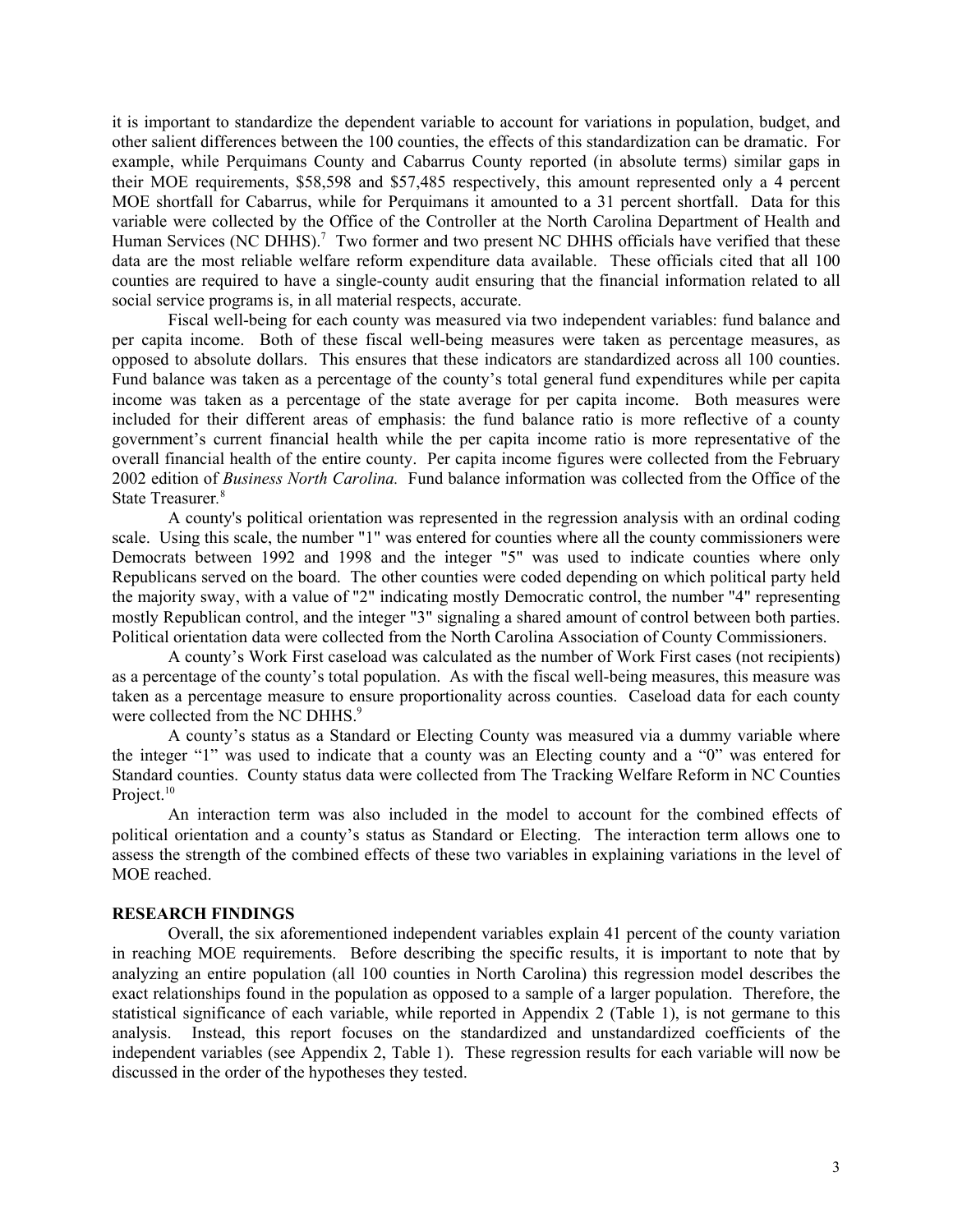Testing Hypothesis #1.The unstandardized coefficient for the fund balance variable (-1.59) suggests that for each 10 percent increase in the county's fund balance ratio (an increase from 60 percent to 70 percent for example) the county's shortfall in reaching its required MOE amount increases by 1.6 percent. This result appears to contradict *Hypothesis #1* by suggesting that counties with larger fund balances have greater shortfalls in reaching their required MOE amounts. One potential explanation for this result is that counties with larger fund balances are more fiscally conservative and thus less willing to front local resources for social service programs. Oppositely, as the county's per capita income ratio increases by 10 percent its MOE gap decreases by the unstandardized coefficient of 1.89 percent. This result confirms *Hypothesis #1* which had predicted that counties with greater fiscal well-beings were more likely to meet their MOE requirements. Based on their different results, it may be important to consider these variables as discretely different as opposed to uniting them under the more abstract concept of fiscal well-being.

Testing Hypothesis #2.As for the political orientation variable, its unstandardized coefficient implies that Republican counties trail Democratic counties by .872 percent in reaching their MOEs. This result seems to confirm the general notion behind *Hypothesis #2*.

Testing Hypothesis #3. The standardized coefficient value for the Work First caseload variable (.016) suggests that its explanatory power in regards to the variation in the dependent variable was relatively insignificant. This result may be a function of the fact that cash assistance, which is the direct financial benefit received by the Work First clients, is comprised entirely of national and state (not county) dollars. Therefore, this result appears to contradict the thought behind *Hypothesis #3*.

Testing Hypothesis #4.The unstandardized coefficient for the independent variable measuring a county's status as an Electing or Standard county suggests that Electing counties are 4.5 percent behind Standard counties in reaching their required MOEs. This result appears to confirm the theory behind *Hypothesis #4*.

 Testing the Interaction Term. The unstandardized coefficient for the interaction variable suggests that Electing counties with Republican political orientations are 3.4 percent behind other counties in reaching the required MOE levels.Of the six independent variables, the interaction term had the largest standardized coefficient (-.460) and therefore the largest relative impact in explaining county variations in reaching their MOE requirements. The standardized coefficient value for the interaction term was double the value of the next closest variable, per capita income (.223) and four times greater than the values for fund balance (-.161), political orientation (-.109), and a county's status as Standard or Electing (-.139).

#### **WHAT IMPLICATIONS CAN BE DRAWN FROM THESE FINDINGS?**

Now that this trail of fiscal footprints has been tracked and explanations for its twists and turns have been proposed, it is time to make sense of the overall map. However, before suggesting some of the implications that might be drawn from this analysis, it is important to identify the limitations in this research study.

The most significant limitation of this study is that it only examines one year of fiscal data: SFY 1999-2000. Based on this fact, one should be cautious when generalizing from this study.<sup>11</sup> A second limitation concerns the validity and reliability of the dependent variable data. While these are the most reliable data available, it should be noted that this information is reported by each county's Department of Social Services to the NC DHHS. As a result of this reporting structure, it is possible that counties have different understandings in regards to what can be coded as a Work First expenditure. For example, some counties included a Work First expenditure line item for Child Protective Services (CPS) while other counties did not have any Work First line items related to CPS activities. Another example of a potential limitation of the data is that certain counties may rely on volunteers and faith-based organizations to provide in-kind Work First Services that are not reflected in the existing reporting forms. Finally, since this regression model only explains 41 percent of the variation in counties reaching their MOE requirements, there are clearly other significant factors or motivations that were unidentified by this study. Such phenomena may prove critical to a comprehensive understanding of this topic.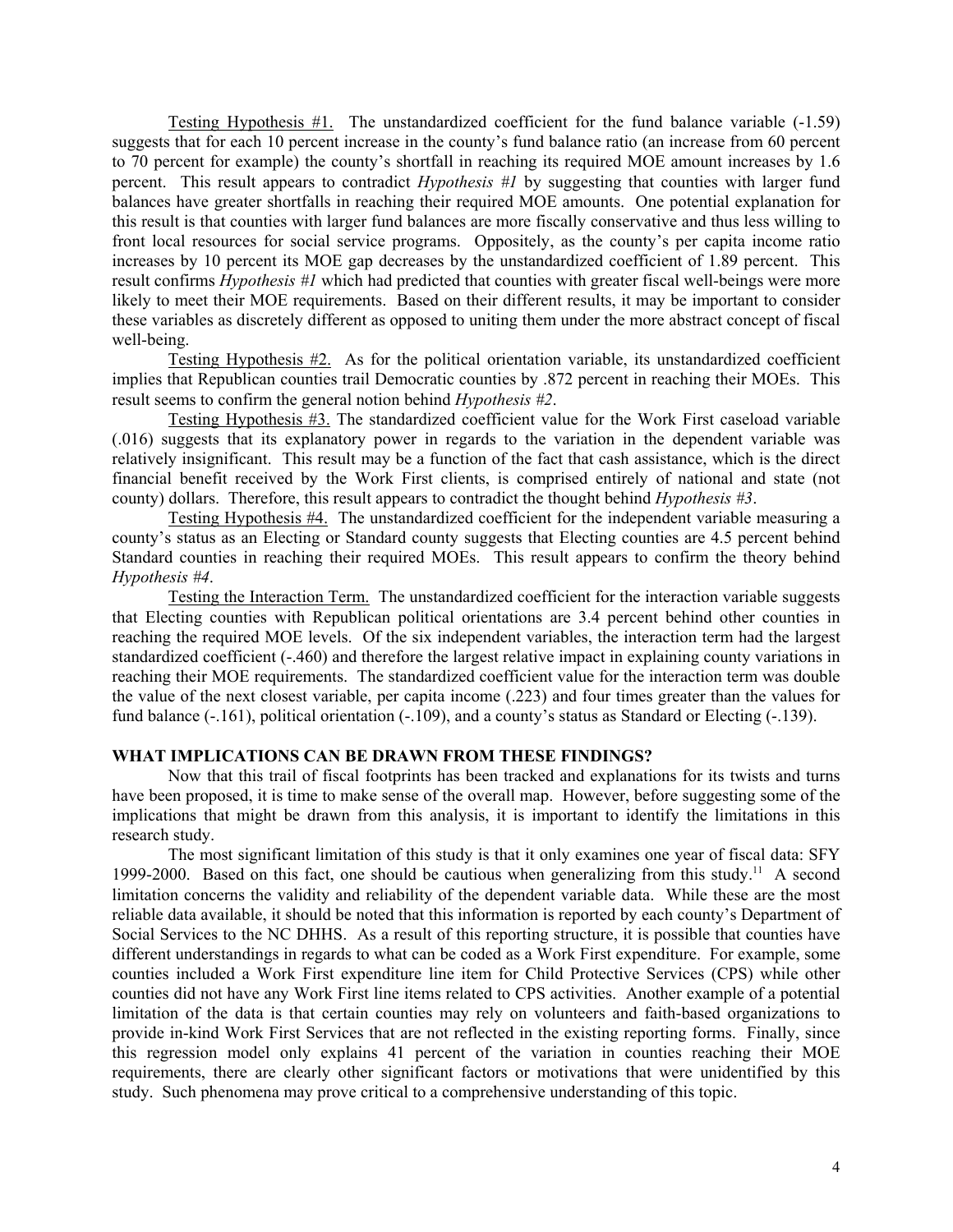After weighing these research limitations, state and county officials in North Carolina need to collectively determine the implications of the fact that a majority of counties (65) are not reaching their required MOE expenditure levels. After all, despite the \$3.2 million shortfall in local funds, counties have played an indispensable role in assisting the State reach its required MOE expenditure level. The 100 counties have collectively, each of the past three SFYs, contributed over \$90 million in local funds towards the Work First program. This contribution has constituted over 56 percent of the State's required MOE spending level (\$164.5 million) each of these years. As a result of this sizable contribution by the counties, the State has not, since the implementation of Work First in 1997, had to provide additional State funds to cover local shortfalls when attempting to draw down national funds. However, future increases in the counties' combined MOE shortfall could require that the State contribute additional resources to continue accessing its total allotted national TANF funds. Moreover, given the present deficit in the State's budget of nearly \$1 billion, it may prove worthwhile to determine if the combined shortfall of local Work First dollars is having any direct impact on the State's deficit.

Future research efforts need to explore the motivations of Standard and Electing counties in reaching their MOE requirements. Particular effort, however, needs to be placed on understanding Electing counties motivations. For while a majority of both Electing (95 percent) and Standard (58 percent) counties reported MOE gaps during SFY 1999-2000, the combined MOE monetary shortfall of the 19 Electing counties (\$2.9 million) was nearly twice that of the 58 Standard Counties (\$1.5 million). Likewise, while a majority of Standard counties are not reaching their MOEs, most (67 percent) are only short by less than 5 percent; whereas, nearly all Electing Counties (86 percent) report MOE gaps ranging from 5 percent to 68 percent. In-depth case studies are also needed to determine if there is a strong relationship between political orientation and a county's obtainment of its MOE expenditure level. For example, are the Electing Counties with strong Republican political orientations actively sending an ideological message of resistance to the State or are there less partisan factors that can explain their similar behaviors in not reaching their MOE requirements? Additional research efforts are also required to determine the degree to which program recipients have been affected by these county-level MOE shortfalls.

An even broader set of questions emerges from this study regarding the fiscal accountability of inter-governmental block granting. For example, have the MOE requirements that have accompanied the TANF block grant process clarified or confused the issue of funding accountability? Are states striving to maximize the substitution of local funds for state funds when pursuing their MOE requirements? Are local governments taking advantage of ambiguous enforcement measures by states when they have not anted up their required levels of welfare reform funding?

All the aforementioned questions and implications that emerge from this study are particularly timely for North Carolina policymakers who will make key decision regarding the reauthorization of welfare reform in the coming months. In highlighting the MOE process in more detail, this paper has offered some insights into the nature of funding relationships that exist between the State and the counties. This insight may be of interest to officials exploring ways to reduce the State budget deficit. Finally, by tracking this trail of fiscal footprints through the welfare reform policy landscape in North Carolina, this study has provided one conceptual compass with which state and local officials can orient themselves when evaluating the overall impacts of the welfare reform process to date.

 $\overline{\phantom{a}}$ 

 $<sup>1</sup>$  See the following websites for a sample of existing welfare reform research studies that are underway:</sup> [http://ssw.unc.edu/workfirst/reports.html]; [http://www.ces.ncsu.edu/depts/fcs/humandev/welfare1.html]; [http://www.ncga.state.nc.us/LegLibrary/studies/welfare.htm]; and [http://aspe.os.dhhs.gov/hsp/welf-refoutcomes00/chapter3.htm].

<sup>&</sup>lt;sup>2</sup> See "Changes in State Spending on Social Services Since the Implementation of Welfare Reform: A Preliminary Report." Deborah Ellwood and Donald J. Boyd. The Nelson A. Rockefeller Institute of Government. February 2000.

<sup>&</sup>lt;sup>3</sup> See North Carolina's Temporary Assistance for Needy Families State Plan (P.L. 104-193): The Work First Program. North Carolina Department of Health and Human Services, FFY 2002-2003, p. 2.